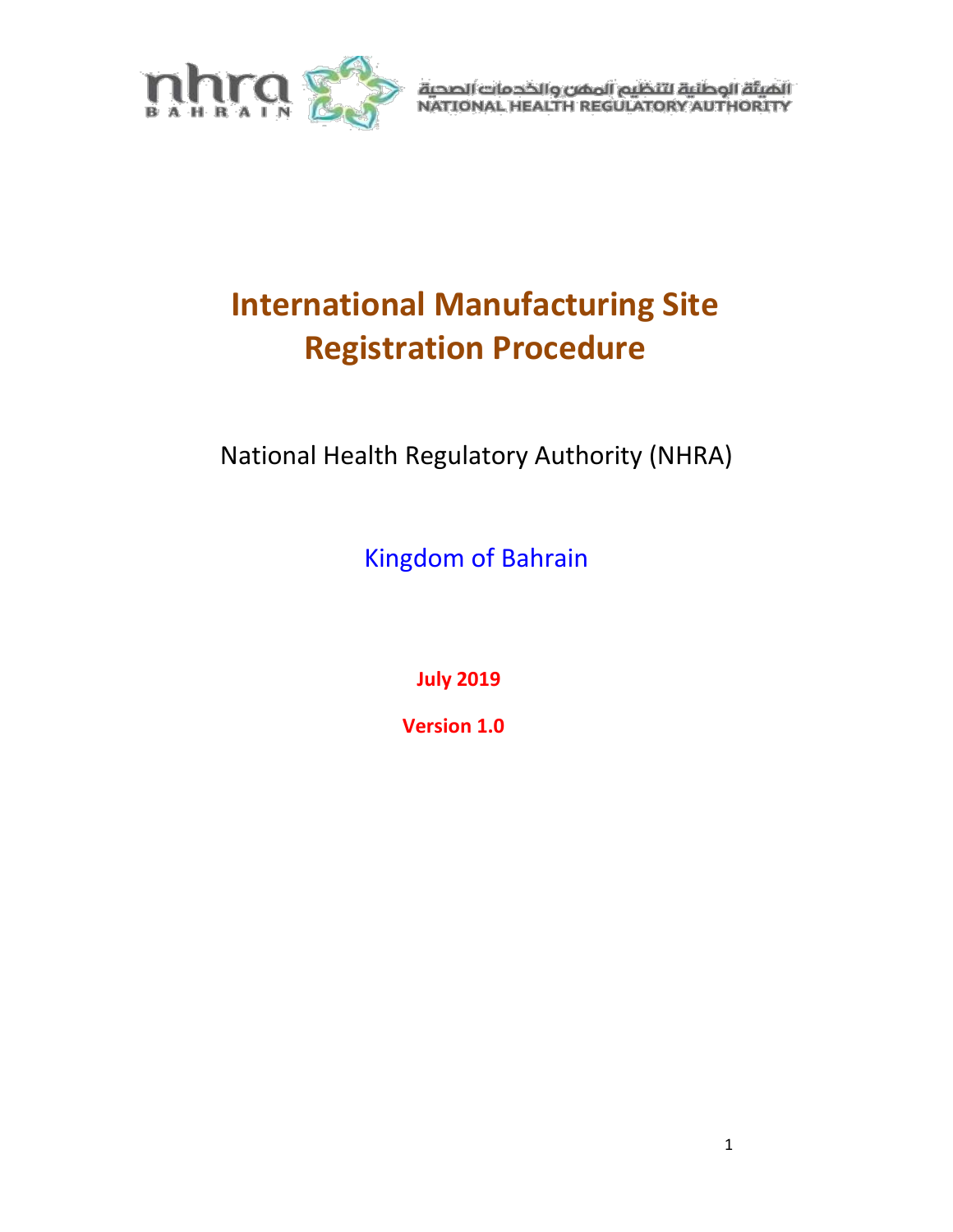#### **1. Introduction**

This document is meant to provide assistance to industry and professionals on how to comply with governing statutes and regulations. The document also provide assistance to staff on how NHRA mandates and objectives should be implemented in a manner that is fair, consistent and effective.

Manufacturing site registration is mandatory with NHRA prior to submission of application for new product registration or variation application pertaining to relevant site transfer.

It should be noted that the NHRA has the right to request any information and data within the context of this procedure.

This document should be read in conjunction with other applicable guideline documents.

#### **2. General notes:**

The objective of this document is to define the procedure for registration of international manufacturing site.

Listed below are few of the instruction vital for registration process:

- 1. It is the responsibility of the applicant to ensure that all of the information given in the approval checklist and supporting documents are true and valid.
- 2. Applicant must ensure that the submitted application form is signed and stamped.
- 3. Applicant in the application form refers to the marketing authorization holder (company).
- 4. Application should clearly indicate activity at the site (bulk manufacturing, batch release).
- 5. Bulk manufacturer in addition to batch releaser of sterile formulation should be registered with NHRA prior to submission of application for sterile product registration.
- 6. Batch releaser, technical release site should be registered with NHRA prior to submission of application for product registration or variation application pertain to relevant site transfer
- 7. Respond to NHRA queries or requests for more data for review, with in the timelines to avoid closure/rejection of the application.

Failure to comply with the above shall render the issued license cancelled.

#### **3. Submission & Documentation**

In order to submit new application, the applicant must request an appointment to the concerned staff in PPR department by email. Appointments are assigned on a first-come basis.

On the appointment day NHRA staff will check the file to make sure all the requested documents are available only valid applications will be accepted.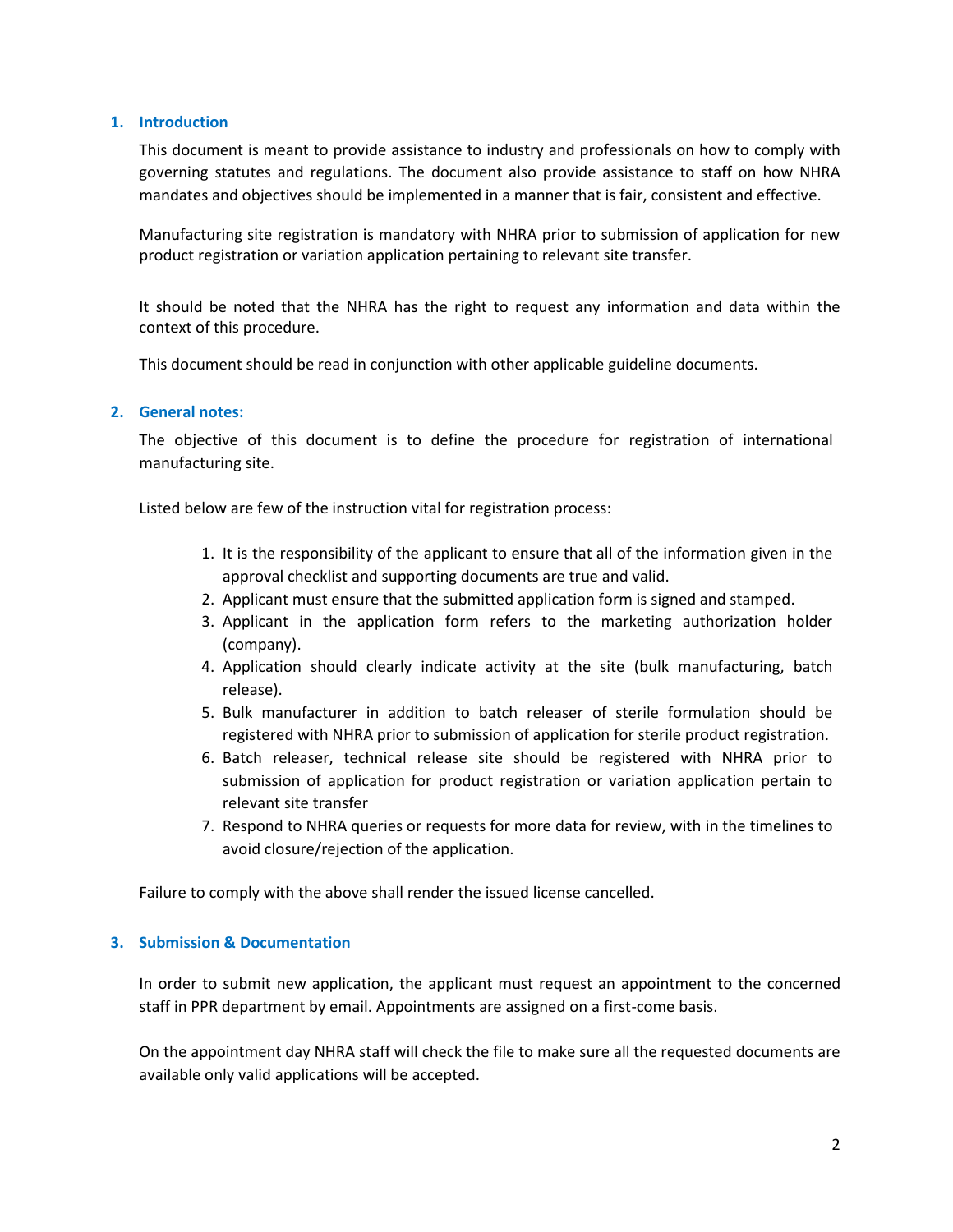#### **4. Assessment and Queries**

Each application is assessed in accordance with relevant International Council for Harmonization of Technical Requirements for Pharmaceuticals for Human Use (ICH) quality guidelines. In cases where queries arise, a request for further information will be sent to the applicant. The applicant is requested to respond to such requests in a timely manner and in accordance with any decided timeline.

NHRA will not be held responsible for the delay of registration process, if the applicant fails to respond to NHRA request in a timely manner.

Failure to respond to NHRA request for information will result in rejection of the application.

#### **5. Licensing**

The license is valid for 5 years.

NHRA reserves the right to cancel or withdraw the license, if found non- compliant during its lifecycle after registration.

Registration of the manufacturing site with NHRA, do not circumvent the need for finished product registration. As per the Bahrain Pharmacy law 18 of 1997, pharmaceutical product must be registered with NHRA prior to its export, sale and distribution in Kingdom of Bahrain.

### **6. Renewal**

The renewal procedure will follow the same registration procedure, however the documents required are highlighted in the manufacturing site check list annex1.

Applicant must ensure to submit a list of relevant variation submitted in last 5 years. If not applicable, a declaration letter for the same must be submitted.

#### **7. Application fees**

As per resolution 17 of 2016, application fees and service fees is chargeable for each application submitted to NHRA. The applicant must refer to the latest fee structure from NHRA website